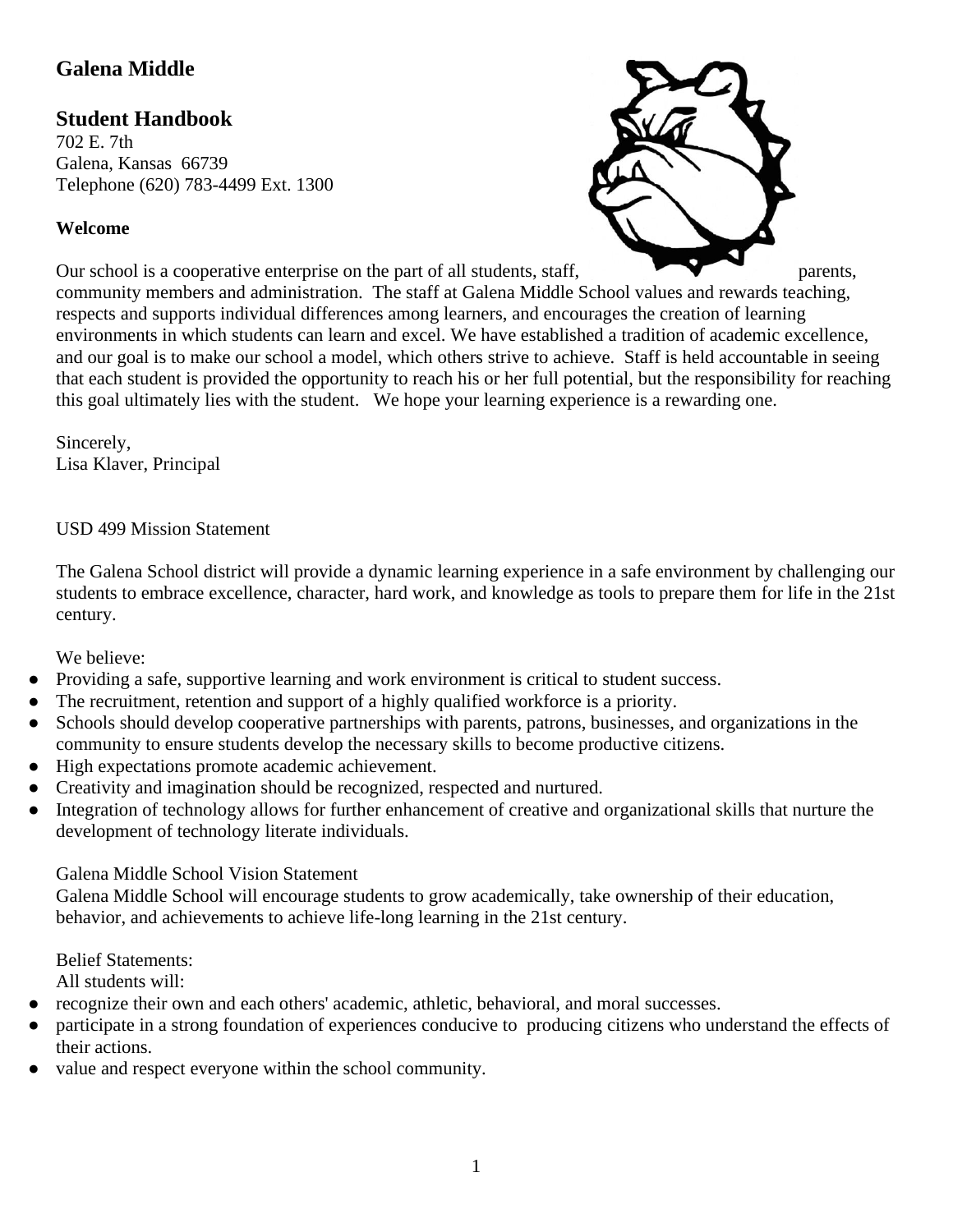| <b>Middle School Staff List</b> |          |      |             |  |
|---------------------------------|----------|------|-------------|--|
| Bailey                          | Ross     | 1436 | Technology  |  |
| <b>Botkin</b>                   | Lisa     | 1303 | Couselor    |  |
| Cooper                          | Tracy    | 1304 | Speech      |  |
| Cruse                           | Danielle | 1215 | Art         |  |
| Davis                           | Jamie    | 1433 | <b>IT</b>   |  |
| Dinkel                          | Andrea   | 1428 | Band        |  |
| <b>GMS Workroom XTR</b>         |          | 1302 |             |  |
| Klaver                          | Lisa     | 1301 | Principal   |  |
| McBride                         | Penny    | 1300 | Secretary   |  |
| McQuillan                       | Tabitha  | 1313 | Math        |  |
| Morey                           | Tamara   | 1309 | Math        |  |
| <b>Moss</b>                     | Diana    | 1310 | <b>SS</b>   |  |
| Outt                            | Dennis   | 1308 | Science     |  |
| Ozbun                           | Sara     | 1409 | <b>SPED</b> |  |
| Perry                           | Cory     | 1417 | <b>PE</b>   |  |
| Rohr                            | Dan      | 1314 | ELA         |  |
| Russell                         | Jodi     | 1606 | Science     |  |
| Scarrow                         | Preston  | 1424 | PE          |  |
| Shannon                         | Sydney   | 1431 | Vocal       |  |
| Smith                           | Marcia   | 1607 | Gifted      |  |
| Thompson                        | Kalyn    | 1608 | <b>SPED</b> |  |
| Van Nieuwenhuyse                | John     | 1603 | Math        |  |
| Williams                        | Mary     | 1311 | <b>ELA</b>  |  |
|                                 |          |      |             |  |
|                                 |          |      |             |  |
|                                 |          |      |             |  |
|                                 |          |      |             |  |

#### **Annual Notification Family Educational Rights and Privacy Act**

Under the provisions of the Family Educational Rights and Privacy Act (FERPA) parents of students and eligible students (those who are 18 or older) are afforded various rights with regard to educational records that are kept and maintained by U.S.D. No. 499. In accordance with FERPA, you are required to be notified of those rights that include:

1. The right to review and inspect all of your educational records except those records that are specifically exempted.

2. The right to prevent disclosure of personally identifiable information contained in your educational records to other persons with certain limited exceptions. Disclosure of information from your educational records to the persons will occur only if:

a. We have your prior written consent for disclosure;

b. The information is considered directory information and you have not objected to the release of such information or;

c. Disclosure without consent if permitted by law.

3. The right to request that your educational records be amended if you believe that the records are misleading, inaccurate, or otherwise in violation of your rights. The right includes the right to request a hearing at which you may present evidence to show why the record should be changed if your request for an amendment to your records is denied in the first instance.

4. The right to file a complaint with the Family Policy and Regulations Office at the U.S. Department of Education if you believe that U.S.D. No. 499 has failed to comply with FERPA's requirements.

5. The right to obtain a copy of U.S.D. No. 499's policies for complying with FERPA. A copy may be obtained from: Galena Board of Education

For purposes of FERPA, U.S.D. No. 499 has designated certain information contained in educational records as directory information, which may be disclosed for any purpose without your consent. The following information is considered directory information name, address, telephone number, date and place of birth, participation in officially recognized activities and sports, weight and height of members of athletic teams, dates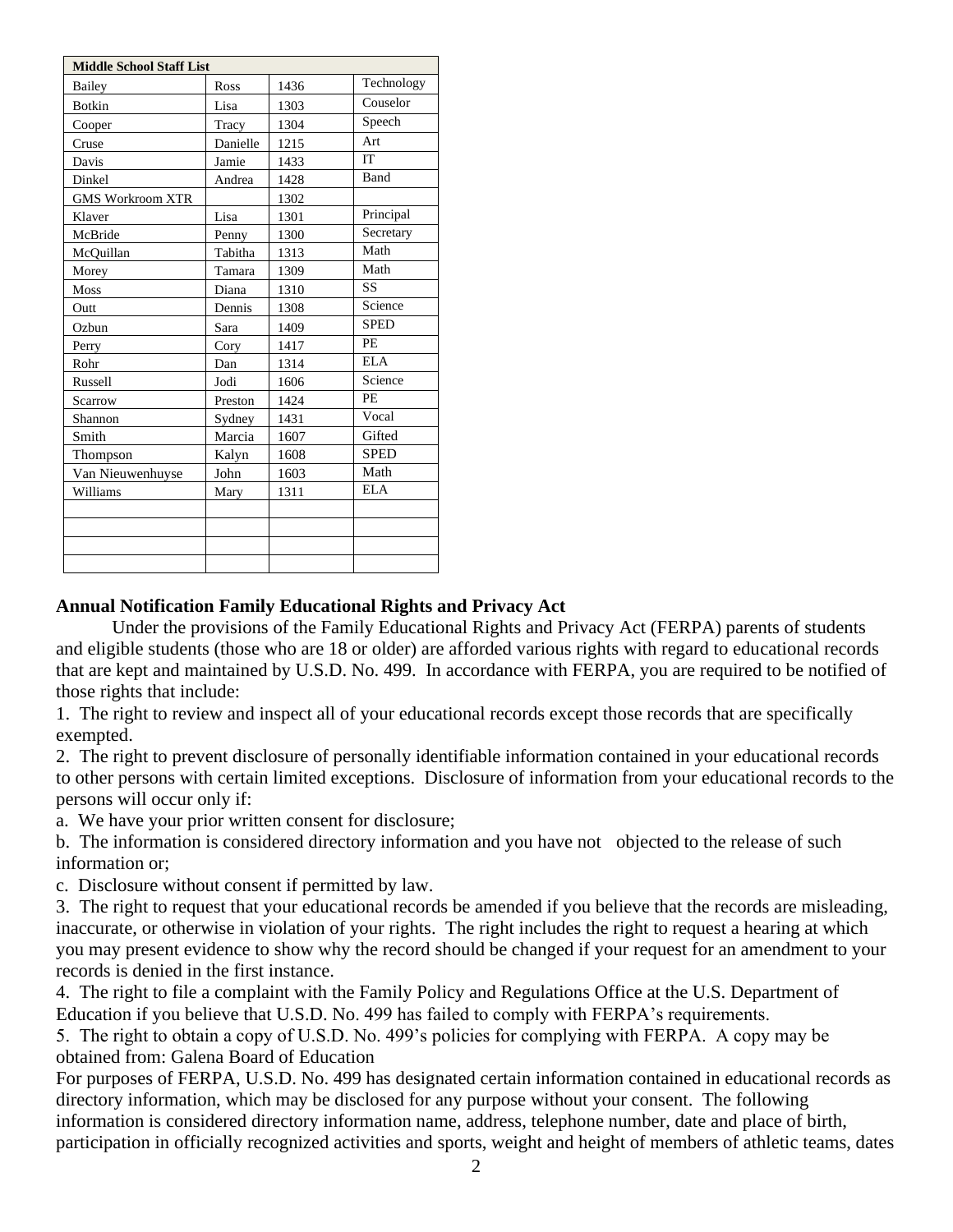of attendance, degrees and awards received, the most recent previous school attended by the students, class designation, major field of study and photographs.

You have a right to refuse to permit the designation of any or all of the above information as directory information. If you refuse, you must file written notification to this effect with U.S.D. No. 499 at Galena Board of Education, Galena, KS on or before the first school day. If a refusal is not filed, U.S.D. No. 499 assumes that there is no objection to the release of the directory information designated.

#### **Middle School Bell Schedule**

| $7:20 - 7:55$   | Students eating breakfast may enter the cafeteria. |
|-----------------|----------------------------------------------------|
| $8:00 - 9:25$   | Blocks $1 & 2$                                     |
| $9:29 - 10:52$  | Blocks 3&4                                         |
| $10:52 - 11:20$ | Lunch                                              |
| $11:25 - 12:48$ | Blocks $5 \& 6$                                    |
| $12:52 - 2:13$  | Blocks $7 & 8$                                     |
| $2:17 - 3:05$   | Seminar                                            |
|                 |                                                    |

## **Student Parent/Teacher Rights & Responsibilities**

#### **Students Have The Right**

To attend school USD #499 providing parent(s)/legal guardian(s) resides within the District in accordance with assignment policies of the Board of Education.

## **Students Have The Responsibility To:**

Maintain prompt, regular attendance except when excused by the school. Respect the rights of others. Respect school property. Conduct themselves in a manner which does not interfere with the educational process. Do their best on all assigned work.

# **Parents Have The Responsibility**

To require regular attendance and advise the school of the student's absences and the reason for the absence by phone if possible. Please request homework before 10:00 a.m. when a student is absent.

#### **Teachers And Administrators Are Responsible For:**

Keeping accurate records, Making clear assignments, Notifying parents of unsatisfactory work, Recognizing individuality of students seeking their advice and counsel and Facilitating the learning of all students.

# **Title IX Of The Education Amendments Of /E.R.**

Title IX provides no person in the U.S. shall on the basis of sex, be excluded from participating in, be denied the benefits of, or be subjected to discrimination under the Educational Program or activity receiving financial assistance.

The school counselor has been designated by the school district to coordinate compliance of Title IX and to receive noncompliance complaints.

It shall be the policy of the school district to abide by the guidelines in reference to the following:

1. Participation in any class or activity will not be prohibited on the basis of sex.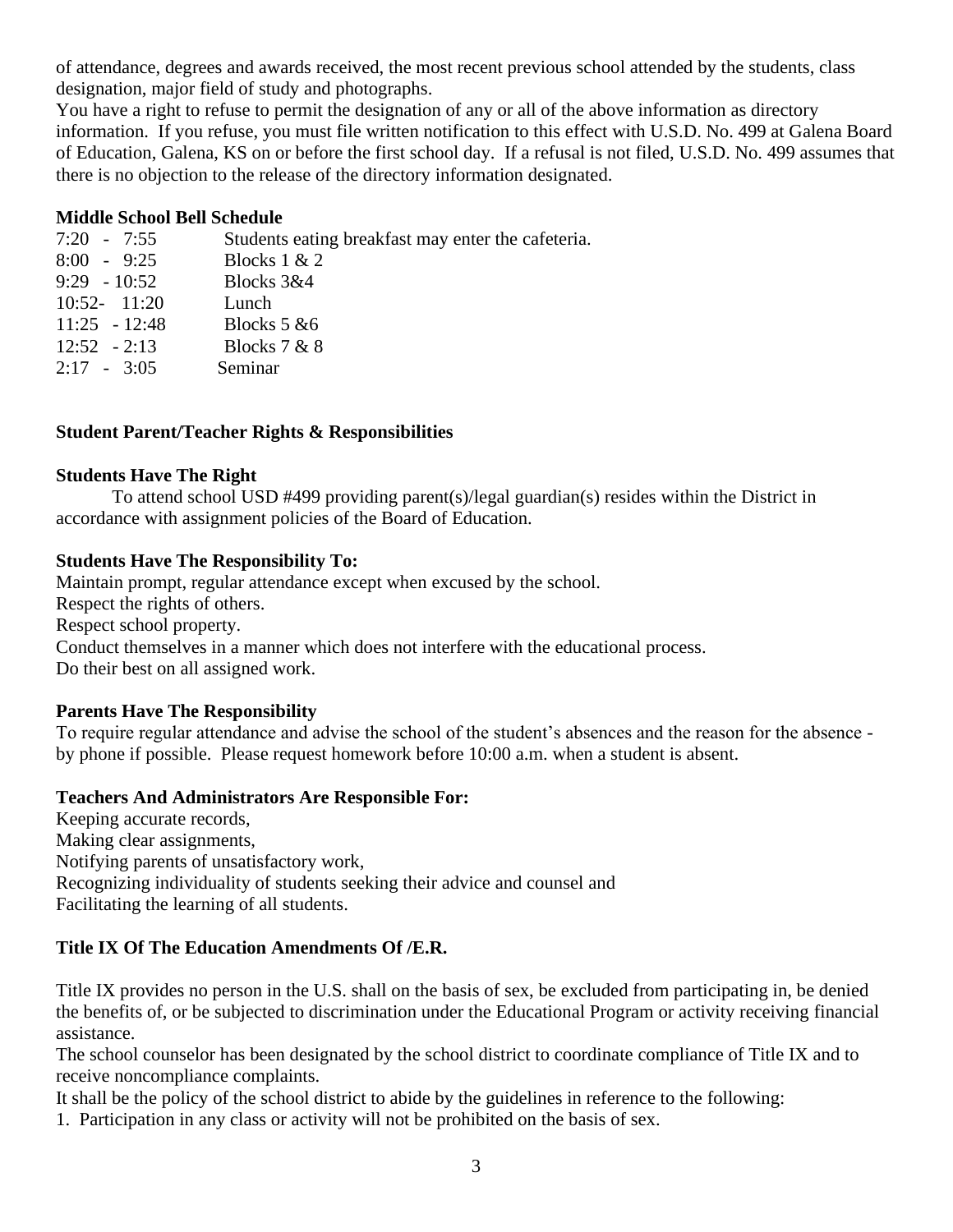2. The school district shall provide comparable courses or facilities where there are sex requirements for admission to the course activity, or facility.

## **Bullying Prevention Plan BULLYING PREVENTION PLAN**

#### 1. **Introduction**

The Galena School District has developed a plan to prevent bullying. Bullying is dangerous and disrespectful behavior that will not be permitted or tolerated. Bullying may involve a range of misconduct that, based on the severity, will warrant a measured response of corrective action and/or discipline. Behaviors that do not rise to the level of bullying, as defined below, still may be subject to intervention and/or disciple under another section of the discipline plan or a discipline policy. Some bullying behaviors may require a report to local law enforcement.

## 2. **Definition**

- **1. "Bullying**" means: (A) Any intentional gesture or any intentional written, verbal or physical act or threat that is sufficiently severe, persistent or pervasive that creates an intimidating, threatening, or abusive educational environment for a student or staff member that a reasonable person, under the circumstances, knows or should know will have the effect of:
	- **i.** Harming a student or staff member, whether physically or mentally;
	- **ii.** Damaging a student's or staff member's property:
	- iii. Placing a student or staff member in reasonable fear of harm to the student or staff member; or

iv. Placing a student or staff member in reasonable fear of damage to the student's or staff member's property

(B) any form of intimidation or harassment prohibited by the board of education of the school district in policies concerning bullying adopted pursuant to this section or subsection (e) of K.S.A. 72-8205, and amendments thereto.

(2) "School vehicle" means any school bus, school van, other school vehicle and private vehicle used to transport students or staff members to and from school or any school-sponsored activity or event.

#### **Discipline Plan**

Galena Middle, in order to provide quality education for all students, will not tolerate disruptive acts that would interfere with the tranquility of the school, the safety of its students, or the damaging of property. Students enrolled are accountable for their actions in any situation that, at any time of the day, reflects poorly on the mission of the school.

A disruptive or interfering act shall be defined as, but not limited to, inciting, encouraging, promoting or participating in activities which interfere with the due process of the educational program of the school. As such, all student misbehavior should be based on a careful assessment of the circumstances surrounding the infraction (i.e. the student's attitude, the seriousness of the offense, and its potential effect on other students). Rules and consequences are established, not for the responsible majority, but for the irresponsible few. The discipline code and behavior code are general statements of the rules of the school. The following list of unacceptable behaviors constitutes a more specific list of actions to be avoided by students.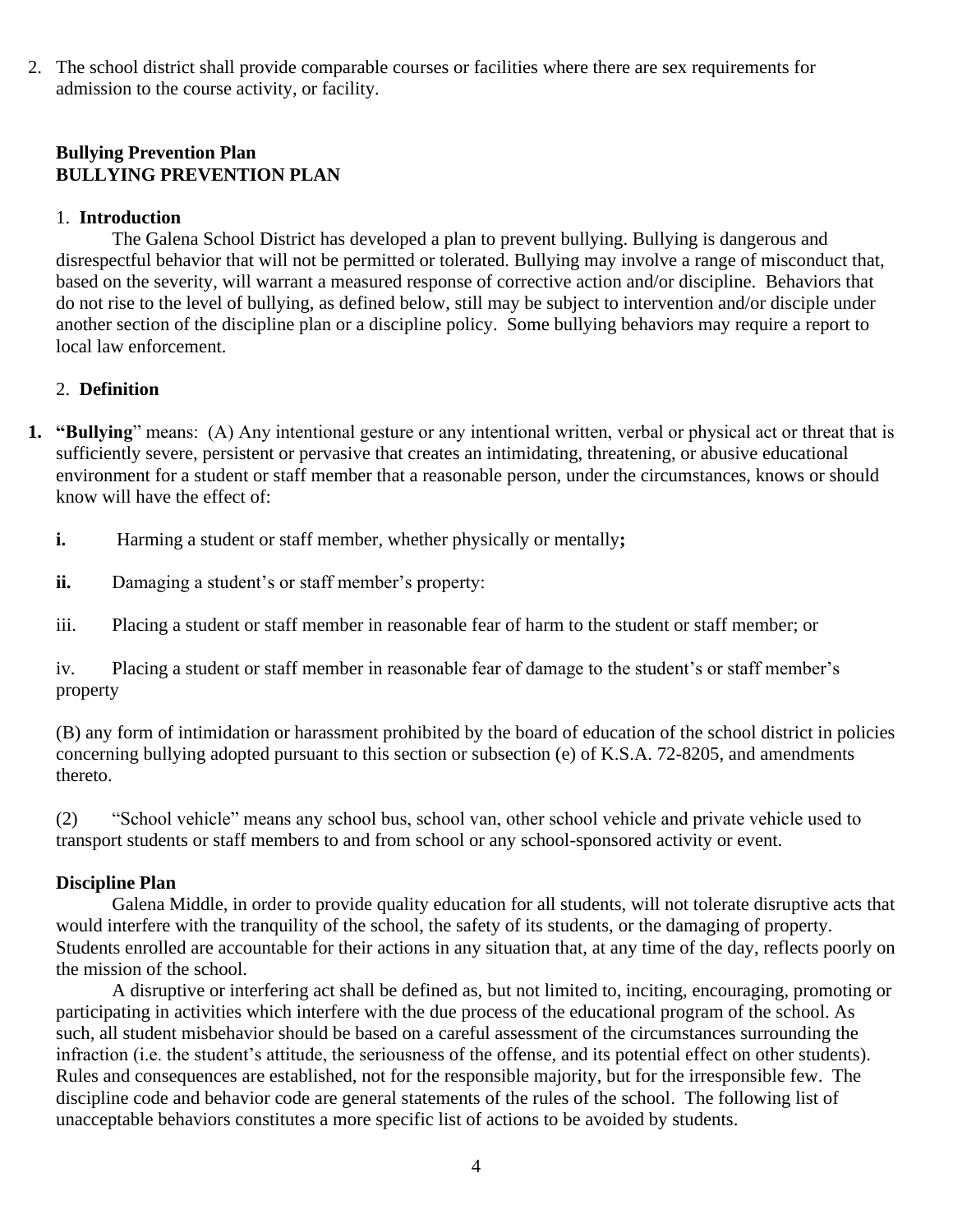#### **OFFENSE DEFINITIONS AND EXPLANATIONS:**

- 1. ASSAULT &/or BATTERY Any mutual combat in which both parties have contributed to the conflict, either verbally or by physical action will result in disciplinary action.
- 2. TRUANCY Absent from school without parent or legal guardian **and** school permission.
- 3. DEFIANCE/DISRESPECT OF AUTHORITY Defiance and/or disrespect can be in many forms; the teacher and administrator will decide the severity of the offense. The refusal to comply with school personnel instructions will be classified as defiance. Disrespect will include any gesturing, actions, or speech interpreted as degrading or demeaning. Any physical aggression toward a school official will be grounds for long-term suspension or expulsion.
- 4. DRUGS, TOBACCO &/OR ALCOHOL Students found carrying, using, providing or under the influence of drugs, tobacco and/or alcohol will be disciplined and may be grounds for long-term suspension or expulsion.
- 5. WEAPONS USE/POSSESSION Possession of any object deemed dangerous to the school population is not permitted (knives, guns, fireworks, instruments of martial arts, etc.).
- 6. THREATENING/HARRASSMENT-Verbal or physical conduct, which interferes with an individual's performance or creates an intimidating, hostile, or offensive environment. This includes comments levied as a joke or in a kidding manner.
- 7. Senate Bill 38-Authorizes a one-year Driver's License revocation/suspension for students long-term suspended from school for possessing weapons or drugs, or for behavior that could cause serious injury to others. If a student's license has been suspended for other reasons, the year's revocation would be added to the first suspension.

The Galena School District reserves the right to punish behavior that endangers the welfare and/or safety of other students, faculty or staff, or causes substantial disruption to good order and discipline in the schools, even though such behavior is not specified in the written student discipline offenses or provided in the information contained in this handbook. As we progress through the year it may be necessary to modify information and rules as this happen parents will be notified.

#### Discipline Grid

Category #1

Violations Against Good Order

|                      | r foldtfolls i realitist Obou Oruci |                       |                           |                         |
|----------------------|-------------------------------------|-----------------------|---------------------------|-------------------------|
|                      | <b>First Violation</b>              | Second Violation      | Third Violation           | <b>Fourth Violation</b> |
| Disruptive Speech    | Detention-1 hour                    | Detention-2 hours     | <b>Saturday Detention</b> | Future referrals can    |
| and Conduct          |                                     |                       |                           | result in an OSS        |
| Cafeteria Misconduct | Clean Up and/or                     | Clean Up and or       | Clean Up and              | Clean Up and 2          |
|                      | Detention $-1$ hour                 | Detention-2 hours     | <b>Saturday Detention</b> | <b>Saturday Schools</b> |
| Profanity/Obscenity  | Detention $-1$ hour                 | Detention $-2$ hour   | <b>Saturday Detention</b> | 2 Saturday Schools      |
|                      |                                     |                       |                           | Future referrals can    |
|                      |                                     |                       |                           | result in an OSS        |
| Disruptive Dress/    | Required to change                  | Required to change    | Required to change        | Required to Change      |
| Grooming             |                                     | Detention $-1$ hour   | Detention $-2$ hours      | Saturday School         |
| Lack of Effort       | Teacher assigned 30                 | Detention - 1 hour    | <b>DETENTION - 2</b>      | Saturday School         |
|                      | minute Detention.                   | and principal contact | hours                     |                         |
|                      |                                     | with parent           |                           |                         |
| Cell Phones/iPads    | <b>Confiscated Phone</b>            | Confiscated Phone,    | All Further               |                         |
| and other electronic | <b>Parent Notification</b>          | Detention $-2$ Hours  | infractions-              |                         |
| devices              | Detention - 1 Hour                  |                       | Confiscated Phone.        |                         |
|                      |                                     |                       | Saturday School           |                         |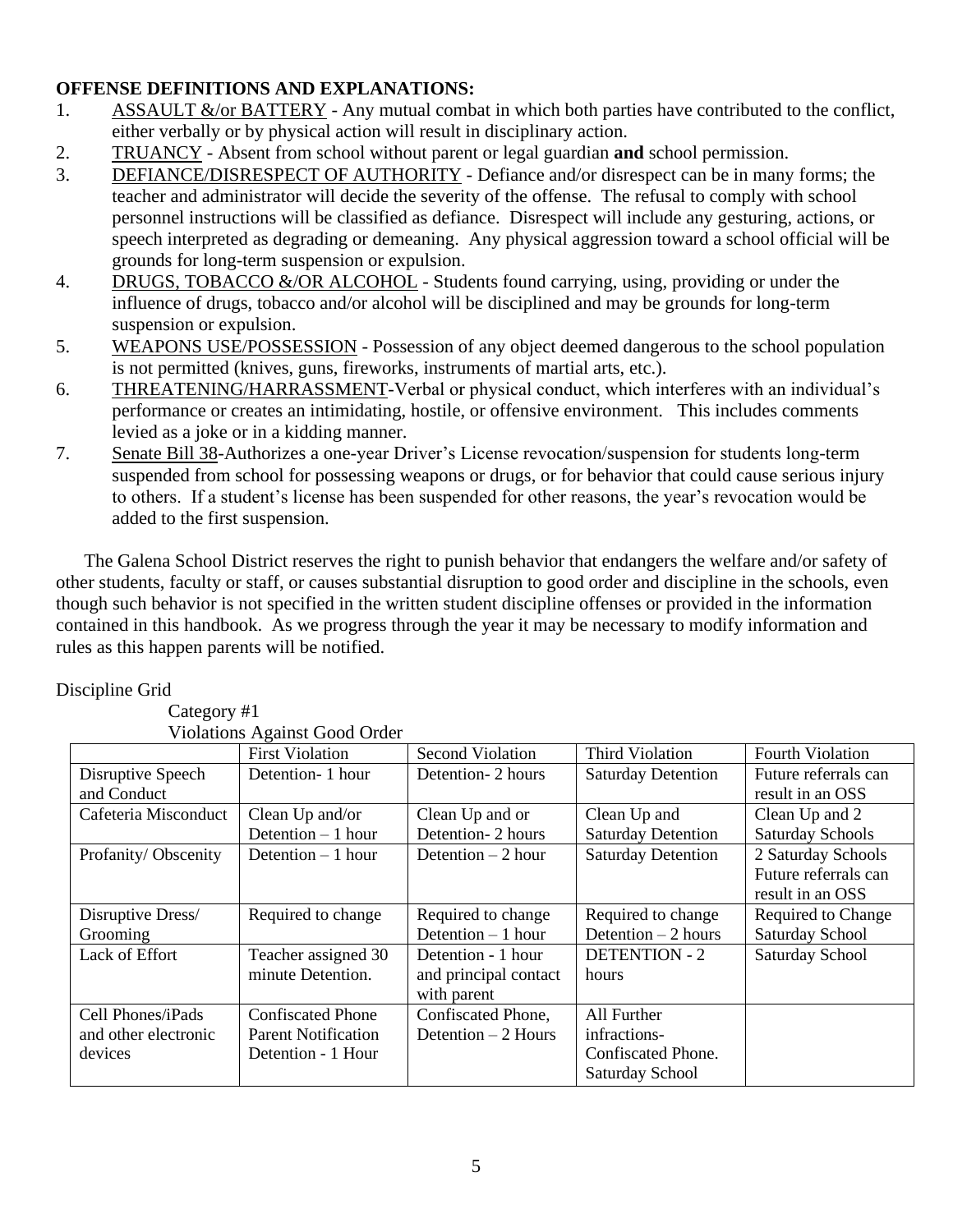Category #2 Violations Against School or School Officials

|                            | VIOIALIONS Against Denool of Denool Officials |                           |                                     |                  |
|----------------------------|-----------------------------------------------|---------------------------|-------------------------------------|------------------|
|                            | <b>First Violation</b>                        | <b>Second Violation</b>   | Third Violation                     | Fourth Violation |
| Tardiness                  | $3rd$ Tardy                                   | $4th/5th$ Tardy           | 6 <sup>th</sup> and future tardies. |                  |
|                            | Detention 1 Hour                              | <b>Detention 2 Hours</b>  | <b>ISS</b>                          |                  |
| Truancy                    | Detention $-2$ Hours                          | <b>Saturday School</b>    | 2 Saturday Schools                  | OSS 3-5 Days -   |
|                            |                                               |                           |                                     | possible Summer  |
|                            |                                               |                           |                                     | School           |
| Cheating                   | Detention - 2 hours                           | <b>Saturday Detention</b> | $OSS 2 - 5$ days                    |                  |
| <b>Cut Detention</b>       | Detention - 2 hours                           | <b>Saturday Detention</b> | $OSS 2 - 5$ Days                    |                  |
| Cut Saturday               | OSS-2-Days                                    | OSS 3-Days                | OSS 3-5 Days                        |                  |
| Detention                  |                                               |                           |                                     |                  |
| Cut ISS                    | OSS 3 Days                                    | OSS 5 days                | $OSS 5 - 10 \text{ days}$           |                  |
| Open Defiance              | OSS 3 days                                    | OSS 5 days                | OSS 10 days                         | OSS 10 days      |
| Defiance/Disrespect        | Detention - 2 hours                           | <b>Saturday Detention</b> | $OSS 2 - 10$ days                   |                  |
| Threats to School          | OSS 10 days                                   |                           |                                     |                  |
| Personnel/Students         |                                               |                           |                                     |                  |
| <b>Assault on School</b>   | OSS 10 days                                   | Suspension/               |                                     |                  |
| Personnel                  | Possible long term                            | Expulsion                 |                                     |                  |
|                            | suspension                                    | <b>Contact Law</b>        |                                     |                  |
|                            | <b>Contact Law</b>                            | Enforcement               |                                     |                  |
|                            | Enforcement                                   |                           |                                     |                  |
| <b>Excessive Referrals</b> | OSS 3 Days                                    | OSS 5 days                | OSS 10 days                         |                  |
| More than 10               |                                               |                           |                                     |                  |

#### Category # 3 Violations Against Persons

|                        | <b>First Violation</b>    | <b>Second Violation</b> | <b>Third Violation</b> | <b>Fourth Violation</b> |
|------------------------|---------------------------|-------------------------|------------------------|-------------------------|
| Scuffling-Pushing-     | DETENTION-4               | 1 - Saturday            | 2- Saturday            | $OSS - 3 - 5$ days      |
| Shoving-Name           | hours                     | Detentions              | Detentions             |                         |
| Calling                |                           |                         |                        |                         |
| Fighting – Mutual      | $OSS - 3$ days            | OSS 5 days              | OSS 10 Days            |                         |
| Participation. The     | <b>Contact Law</b>        | <b>Contact Law</b>      | <b>Contact Law</b>     |                         |
| students who started   | Enforcement               | Enforcement             | Enforcement            |                         |
| the fight will receive |                           |                         |                        |                         |
| 2 additional days      |                           |                         |                        |                         |
| Physical Assault-      | OSS 10 days               | Suspension/             |                        |                         |
| One Sided-             | <b>Contact Law</b>        | Expulsion/              |                        |                         |
| Unprovoked             | Enforcement               | Prosecution             |                        |                         |
|                        |                           |                         |                        |                         |
| Physical Assault       | OSS 5 days                | OSS 10 days             | Long Term              |                         |
|                        | <b>Contact Law</b>        |                         | Suspension             |                         |
|                        | Enforcement               |                         |                        |                         |
| Provoked Verbal        | Saturday School           | OSS 3-5 days            | OSS 10 days            |                         |
| <b>Assault/Putting</b> |                           |                         |                        |                         |
| Someone In             |                           |                         |                        |                         |
| Reasonable Harm Of     |                           |                         |                        |                         |
| Apprehension Of        |                           |                         |                        |                         |
| Physical Harm          |                           |                         |                        |                         |
| Bullying,              | <b>Saturday Detention</b> | OSS 3 days              | OSS 5 days             | OSS 10 days             |
| Intimidation,          |                           |                         |                        |                         |
| Terrorizing, Teasing,  |                           |                         |                        |                         |
| and Gossip             |                           |                         |                        |                         |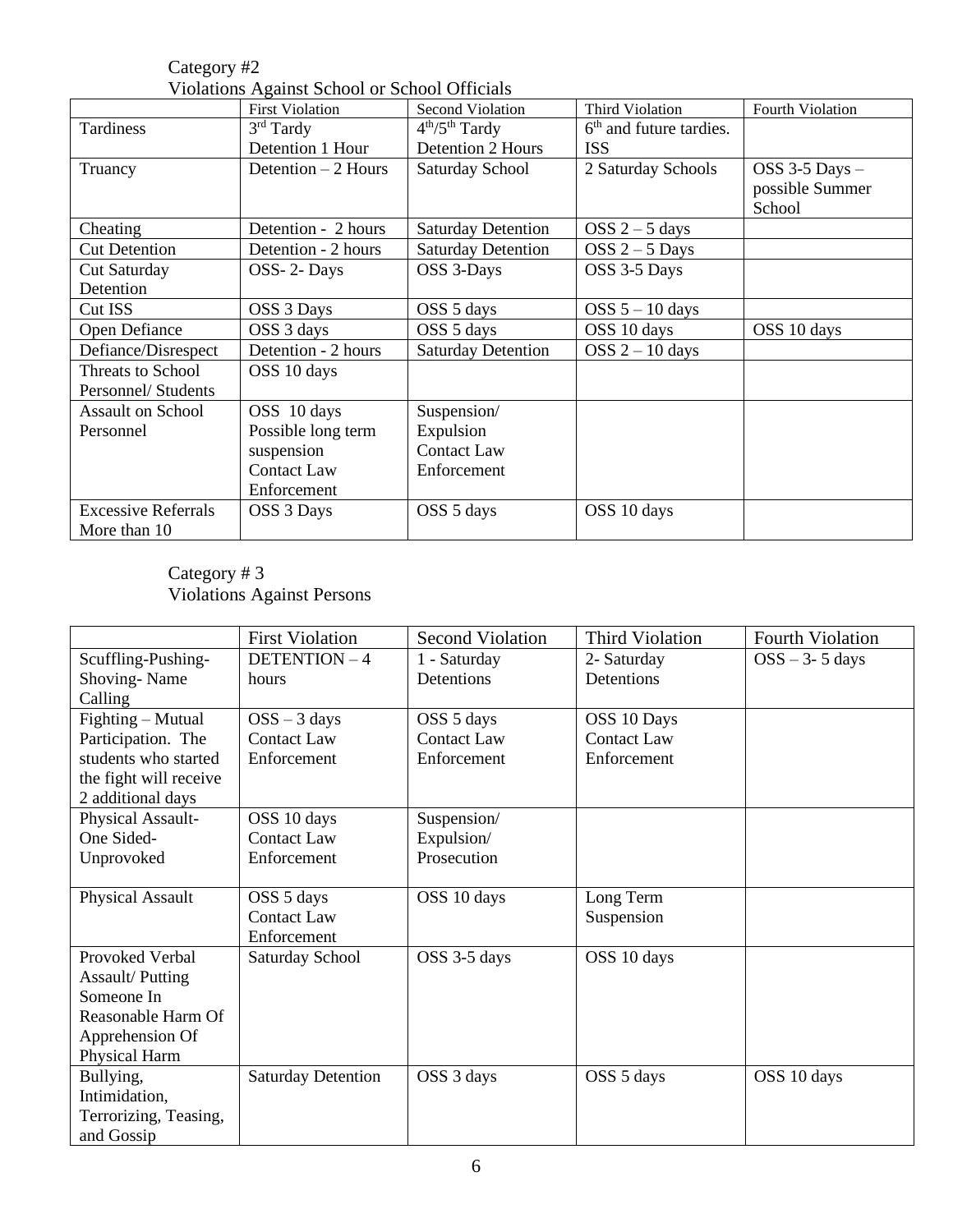| Obscene, Malicious,   | Detention - 4 hours   | <b>Saturday Detention</b> | OSS 3 days         | $OSS 5 - 10$ days     |
|-----------------------|-----------------------|---------------------------|--------------------|-----------------------|
| Or Threatening        |                       |                           |                    |                       |
| <b>Statements</b>     |                       |                           |                    |                       |
| Possession of         | <b>DETENTION 2</b>    | <b>Saturday Detention</b> | OSS 2 days         | OSS 3-5 days          |
| Obscene/              | hours Confiscation of | Confiscation of           | Confiscation of    | Confiscation of       |
| Pornographic          | Material              | Material                  | Material           | Material              |
| Materials             |                       |                           |                    |                       |
| Sexually              | Warning               | Detention - 1 hour        | Detention - 2 hour | All further referrals |
| Inappropriate         |                       |                           |                    | will result in a      |
| Behavior/Public       |                       |                           |                    | Saturday School       |
| Displays of Affection |                       |                           |                    |                       |
| Inappropriate         | OSS 3 days            | OSS 5 days                | OSS 10 days        |                       |
| Behaviors: Feeling,   |                       |                           |                    |                       |
| Grabbing, Touching,   |                       |                           |                    |                       |
| Verbal Comments,      |                       |                           |                    |                       |
| Harassment, Body to   |                       |                           |                    |                       |
| <b>Body Contact</b>   |                       |                           |                    |                       |
| Exposure              | OSS 10 days           | Referral for Long Term    |                    |                       |
|                       | <b>Contact Law</b>    | Suspensions               |                    |                       |
|                       | Enforcement           | <b>Contact Law</b>        |                    |                       |
|                       |                       | Enforcement               |                    |                       |

#### Category #4 Violations Against Property

|                        | <b>First Violation</b> | <b>Second Violation</b>   | Third Violation           | <b>Fourth Violation</b>   |
|------------------------|------------------------|---------------------------|---------------------------|---------------------------|
| Littering              | Warning-Clean Up       | Detention -1 hour         | Detention 2 hours         | <b>Saturday Detention</b> |
|                        |                        | Clean Up                  | Clean Up                  | Clean Up                  |
| Tampering              | Warning                | Detention - 1 hour        | <b>Saturday Detention</b> |                           |
| <b>Trespass</b>        | Warning                | OSS 3 Days                | Call Law                  |                           |
|                        |                        |                           | Enforcement-              |                           |
|                        |                        |                           | Prosecution               |                           |
| Unauthorized           | Detention - 4 hours    | <b>Saturday Detention</b> | OSS 2 Days                | OSS 5 Days                |
| Marking/               | Clean Up               | Clean Up                  | Clean Up                  | Clean Up                  |
| Vandalism              | Pay Restitution        | Pay Restitution           | Pay Restitution           | Pay Restitution           |
| Willful Property       | OSS 2 Days             | OSS 5 Days                | OSS 10 Days               |                           |
| Damage                 | Pay Restitution        | Pay Restitution           | Pay Restitution           |                           |
| Extortion              | OSS 3 Days             | OSS 10 Days               |                           |                           |
| <b>Stealing</b>        | <b>DETENTION 4</b>     | OSS 3 Days                | OSS 5 Days                | OSS 10 Days               |
| Possession of          | <b>Hours</b>           | <b>Contact Law</b>        | <b>Contact Law</b>        | <b>Contact Law</b>        |
| <b>Stolen Property</b> | <b>Contact Law</b>     | Enforcement               | Enforcement               | Enforcement               |
|                        | Enforcement            | Pay Restitution           | Pay Restitution           | Pay Restitution           |
|                        | Pay Restitution        |                           |                           |                           |
| Gambling               | Warning                | <b>DETENTION 1 hour</b>   | <b>Saturday Detention</b> | $2 - 5$ days OSS          |

#### Category #5

Violations Against Public Health and Safety

|                    | <b>First Violation</b> | Second Violation           | Third Violation |
|--------------------|------------------------|----------------------------|-----------------|
| Non-alcoholic Beer | OSS 3 Days             | OSS 10 Days                |                 |
| Possession and/or  | Parent Notification    | <b>Parent Notification</b> |                 |
| Use                | Confiscation           | Confiscation               |                 |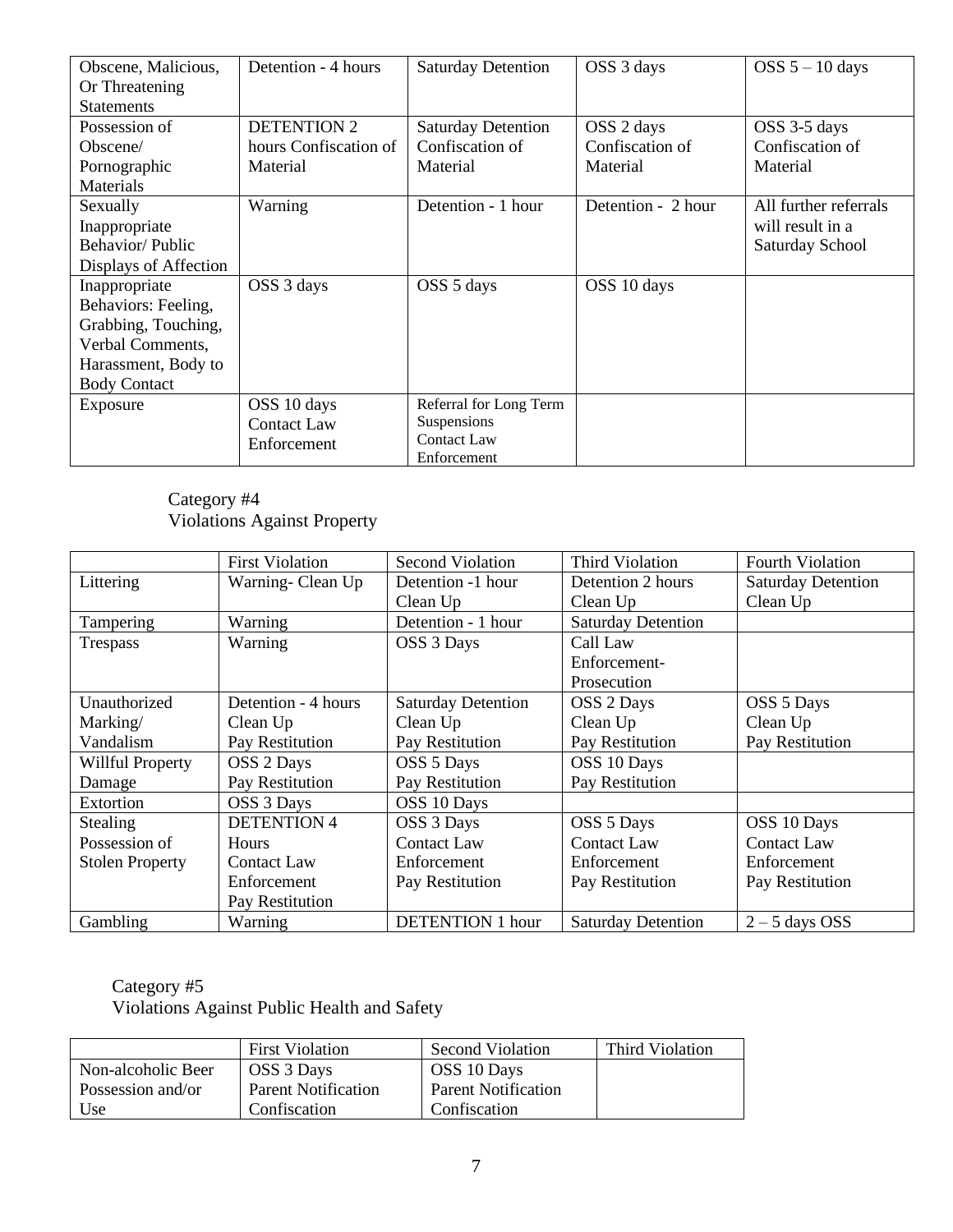| Tobacco/Electronic        | OSS 5-10 Days          |
|---------------------------|------------------------|
| Cigarette- Use or         | Possible Long Term     |
| Possession                | Suspension             |
| Chewing or Smoking        | <b>Contact Law</b>     |
| at School or any          | Enforcement            |
| School Sponsored          |                        |
| Activity                  |                        |
| Possession, Use or        | <b>OSS 5 - 10 Days</b> |
| Intoxication at School    | Possible long Term     |
|                           | Suspension             |
|                           | <b>Contact Law</b>     |
|                           | Enforcement            |
| Drugs – Distribution,     | $OSS 5 - 10$ Days      |
| Possession, Use,          | Possible Long Term     |
| Under the Influence,      | Suspension             |
| Drug Paraphernalia at     | <b>Contact Law</b>     |
| School or School          | Enforcement            |
| <b>Sponsored Activity</b> |                        |
| <b>Weapon Possession</b>  | $OSS 5 - 10$ Days      |
|                           | Long Term Suspension   |
|                           | <b>Contact Law</b>     |
|                           | Enforcement            |

Category #6 Special Categories

|                                                               | <b>First Violation</b>                           | <b>Second Violation</b>                                       | Third Violation                                                              | Fourth Violation                                             |
|---------------------------------------------------------------|--------------------------------------------------|---------------------------------------------------------------|------------------------------------------------------------------------------|--------------------------------------------------------------|
| Inciting/Initiating a<br><b>Public Disturbance</b>            | <b>Saturday Detention</b>                        | OSS 3 Days                                                    | OSS $5 - 10$ Days                                                            |                                                              |
| <b>False Report</b><br>(Threat to Order)                      | Saturday School                                  | OSS 3-5 Days                                                  | OSS 10 Days                                                                  |                                                              |
| Parking Violations                                            | Warning<br>Move Vehicle                          | <b>DETENTION 2</b><br><b>Hours</b><br>Move Vehicle            | <b>Saturday Detention</b><br>Move Vehicle                                    | Loss of Parking<br>Privileges                                |
| Careless and<br>Imprudent Driving on<br><b>School Grounds</b> | Detention - 2 Hours                              | Loss of on Campus<br>Driving Privileges for<br>30 Days        | Loss of Driving<br>Privileges for 60<br>Days                                 | Loss of Driving<br>Privileges for Rest of<br>the School Year |
| Computer Use                                                  | Detention - 2 Hours                              | Saturday School<br>Loss of Computer<br>Privileges for 30 days | $OSS$ 3 – 10 Days and<br>Loss of Computer<br>Use for Rest of the<br>Semester |                                                              |
| <b>Bus Misconduct</b>                                         | Warning/Possible<br>Loss of Riding<br>Privileges | <b>DETENTION 2</b><br>Hours Loss of Riding<br>Privileges      | Saturday Detention/<br>Loss of Riding<br>Privileges                          | Loss of All Riding<br>Privileges                             |

Note: THE ABOVE LISTING IS NOT EXCLUSIVE OR ALL INCLUSIVE. THE PRINCIPALS HAVE THE DISCRETION TO INTERPRET AND TO MODIFY CONSEQUENCES WHENEVER EXTENUATING CIRCUMSTANCES ARE PRESENT OR AS THEY SEE FIT. ALL DISCIPLINARY ACTIONS MAY BE INCREASED OR DECREASED IN DIRECT RELATIONSHIP TO THE SEVERITY OF THE OFFENSE.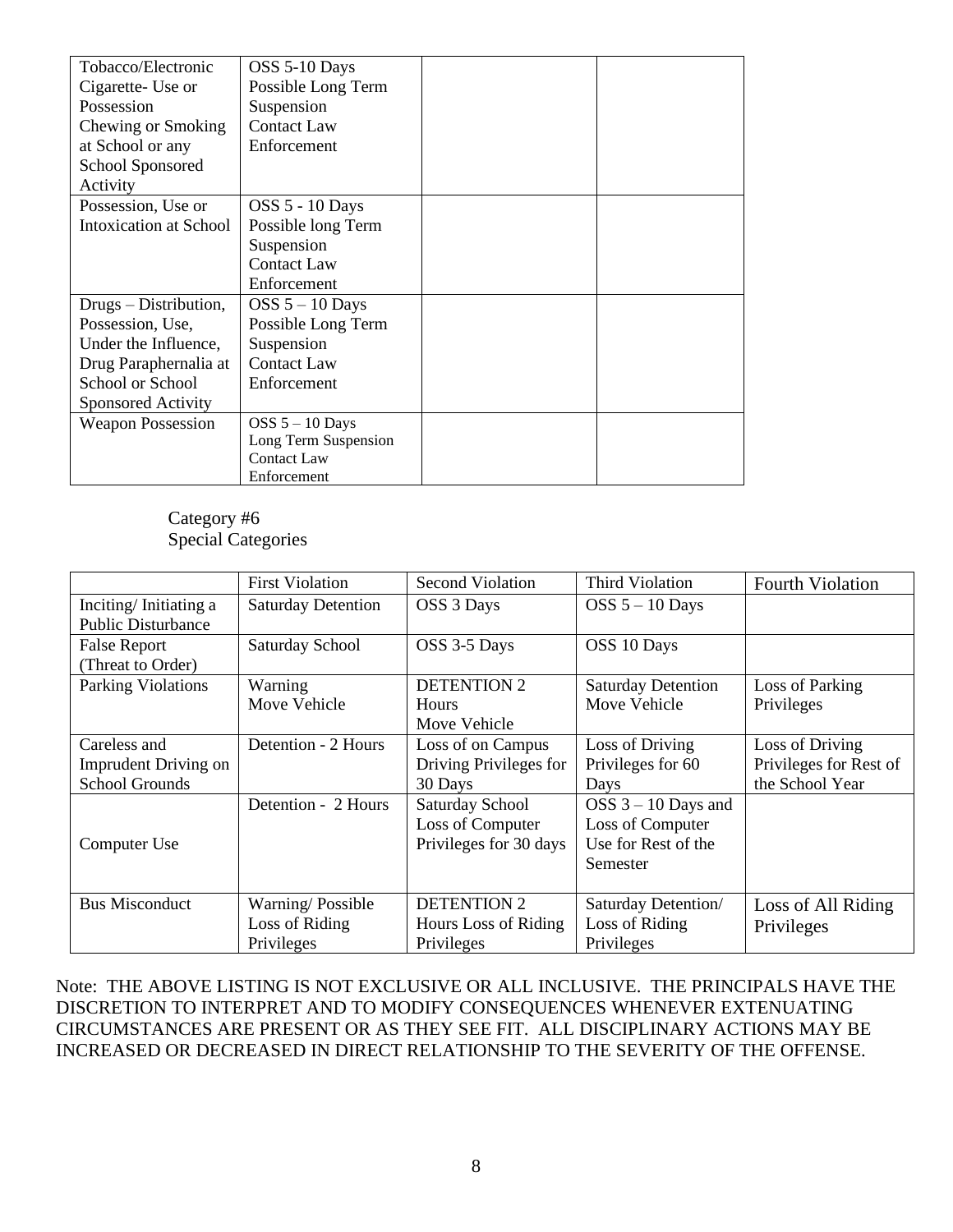#### **In-School Suspension (ISS) Referral Guidelines**

\*\*\*\*\*\* If a student is assigned to ISS he/she may not participate or attend any after school activity, including practice for extracurricular activities unless approved by the administration. A list of those students in ISS will be given to each principal so he/she can notify coaches or sponsors of after school events. (Ex. ball games, school play, practices, open house, etc.

Teachers will submit class assignments for each subject area for students to complete while in ISS. Assignments will be outcome based and relative to the student's abilities so they can work independently. This may not be the same material covered in the regular class, but credit will be given for work completed.

If circumstances warrant, additional curriculum related to anger management, conflict resolution, study skills, etc. may be assigned. Extra curriculum materials and resource books will be available within the ISS classroom.

## **Saturday Detention**

Saturday Detention will meet every other Saturday as scheduled during the school year from 8:00 a.m. to 12:00 noon. Dates may be listed on the school calendar.

Saturday Detention Procedures:

- 1. Students will report to the Elementary Library (Mrs. LaTurner) at 7:55 a.m.
- 2. Saturday School will end at 12:00 Noon.

3. If students fail to come when assigned or are asked to leave they will be assigned three (2) days of OSS and reassignment of the Saturday school. If they miss two (2) consecutive Saturday schools they may be assigned an out of school suspension and reassignment of the Saturday school.

- 4. Students are responsible to bring study materials or reading suitable for school.
- 5. Students will be allowed two (2) restroom breaks (9:30 A.M and 11:00 A.M.)
- 6. No sleeping or lying on desk.
- 7. Drinks, gum, candy, or refreshments are not permitted.
- 8. Students assigned to Saturday Detention will furnish their own means of transportation. Parents or guardians will hold the responsibility for ensuring that transportation is made available.
- 9. Students late may be assigned an additional punishment.

10. In cases of emergency, illness, etc., a student may be rescheduled for another Saturday Detention with the permission of the Principal.

# **AFTER SCHOOL DETENTION**

After school Detention will meet from 3:05 pm to 4:05 pm Monday through Thursday. Students are responsible for study materials. Sleeping, drinking, gum, candy or refreshments are not permitted. Students that are late will not be allowed entrance and will be counted as absent. Students will work independently, no talking will be allowed. The supervising teacher will give students not working an assignment. Students may be given credit for work completed. Students assigned to DETENTION will be allowed to participate in activities the same day only after the completion of required time. A student that misses an assigned after school Detention may receive a Saturday school and reassignment of the after school Detention.

#### **Drug Free School**

The unlawful possession, use, or distribution of illicit drugs and alcohol by students on school premises or as a part of any school activity is prohibited. This policy is required by the 1989 amendments to the Drug Free Schools and Communities Act. P.L. 102-226, 103 St. 1928. (Cf. LDD).

#### **Drug Free School - Student Conduct**

As a condition of continued enrollment in the district, students shall abide by the terms of this policy. Students shall not unlawfully be under the influence of, manufacture, distribute, dispense, possess or use illicit drugs, controlled substances, tobacco, or alcoholic beverages on school district property, or at any school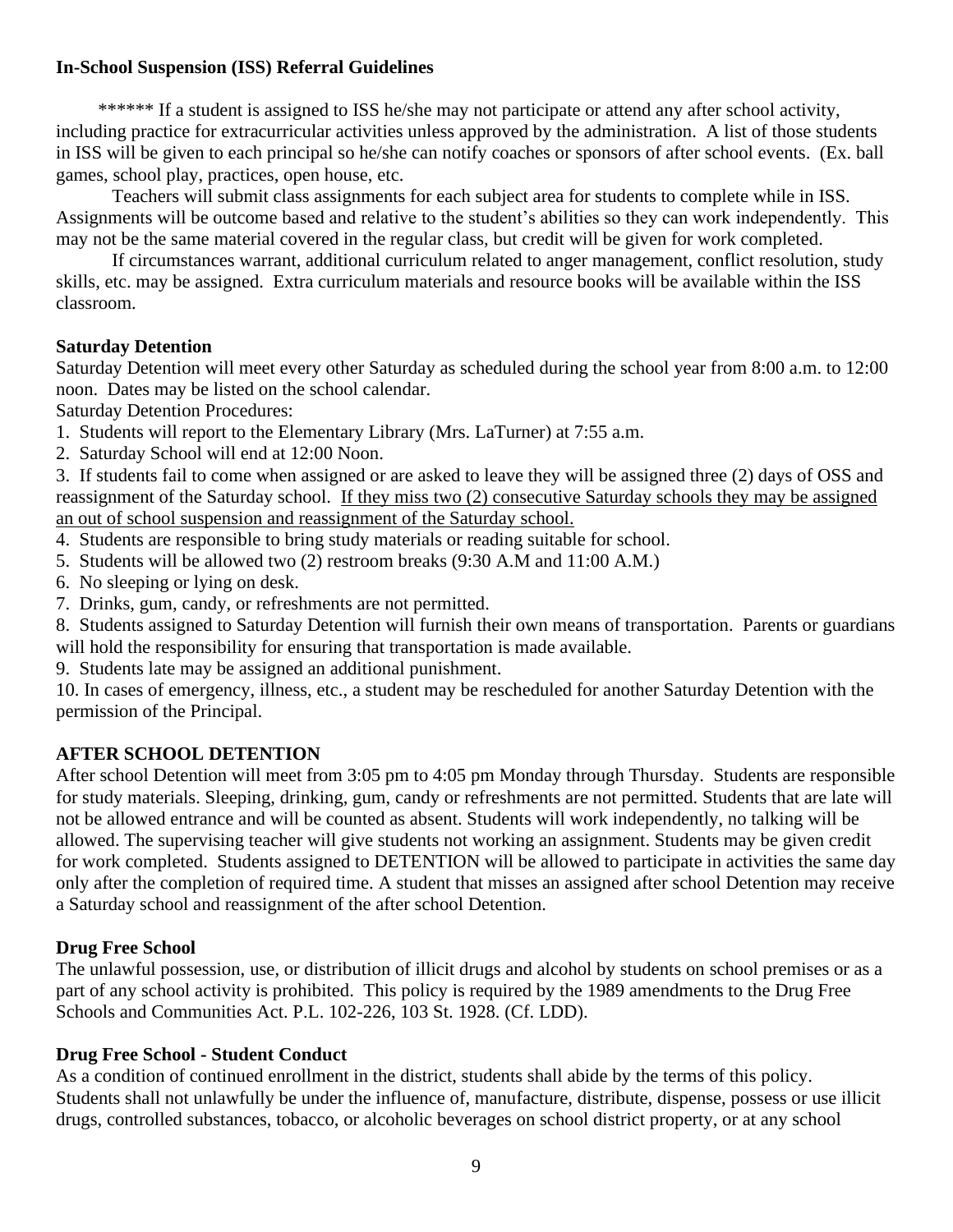activity. Any student violating the terms of this policy shall be reported to the appropriate law enforcement officials, and be subject to the following sanctions:

1. First Offense. A first time violator shall be subject to the following sanctions:

a. A punishment of short-term suspension up to and including long term suspension or expulsion.

b. Suspension from all student activities for a period of not more than one (1) year.

c. A student placed on long-term suspension under this policy may be readmitted on a probationary status

if the student agrees to complete a drug and alcohol rehabilitation program. (Name(s) of acceptable programs are on file with the board clerk.)

Second and Subsequent Offenses. A student who violates the terms of this policy for the second time, and any subsequent violations, shall be subject to the following sanctions:

a. A punishment up to and including expulsion from school.

b. Suspension from participation and attendance at all school activities.

c. Senate Bill 38

Students who are suspended or expelled under the terms of this policy will be afforded the due process rights contained in board policies and Kansas statutes, K.S.A. 72-8901, et seq. Nothing in this policy is intended to diminish the ability of the district to take other disciplinary action against the student in accordance with other policies governing student discipline. In the event a student agrees to enter into and complete a drug education or rehabilitation program, the cost of such program shall be the responsibility of the student and his or her parents. Drug and alcohol counseling and rehabilitation programs are available for students of the district.

## **Transportation Policy**

The following regulations pertaining to bus transportation and pupil behavior have been adopted by the board of education of Galena Unified School District No. 499:

#### **Instructions to Pupils and Drivers**

1. The driver is in charge of the pupils on the bus. Pupils must obey the driver promptly and cheerfully. Pupils refusing to obey the bus driver will be referred to the building principal for disciplinary action.

2. The driver may assign a seat to each student; each student must be provided a seat. Students in less desirable seats may move to a second assigned seat for added comfort after the passenger load is lightened if permission is first obtained from the driver and if the bus is not in motion. Students must remain seated on the bus except when boarding or exiting. The driver may change assigned seats at his discretion.

3. Pupils must be on time; the bus cannot wait for those who are tardy. Pupils must walk on far left side of road facing traffic when going to bus stop.

4. Pupils must never stand in the roadway while waiting for the bus. All pupils must wait for the bus off the traveled portion of the road. Students should wait in an orderly manner and never push a fellow student.

5. Unnecessary conversation with the driver is prohibited. Do not talk loud or distract the driver's attention. Remember your safety is in his hands.

6. Outside of ordinary conversation, classroom conduct is to be observed.

7. Pupils must not throw waste paper or other rubbish on the floor of the bus. Help keep your bus clean and sanitary at all times.

8. Pupils must not at any time extend arms or heads out of bus windows.

9. Pupils must not try to get on or off the bus or move about within the bus while it is in motion.

10. When leaving bus, pupils must observe directions of driver. If you cross the road, do so in front of the bus after making sure highway is clear.

11. Any damage to the bus is to be reported at once to the driver.

## 12. STUDENTS RIDING A BUS DURING STORMY SEASON ARE ADVISED TO LISTEN TO THEIR HOME RADIO FOR STORM WARNINGS AND NOT ATTEMPT TO REACH SCHOOL WHEN SO FOREWARNED.

FOOTNOTE: Parents are advised that bus transportation is limited to pupils residing on regular bus routes. Priority for seating will be given to pupils residing the longest distance from the attendance center. Therefore, in cold weather it may become necessary for parents residing in some parts of the city limits to make other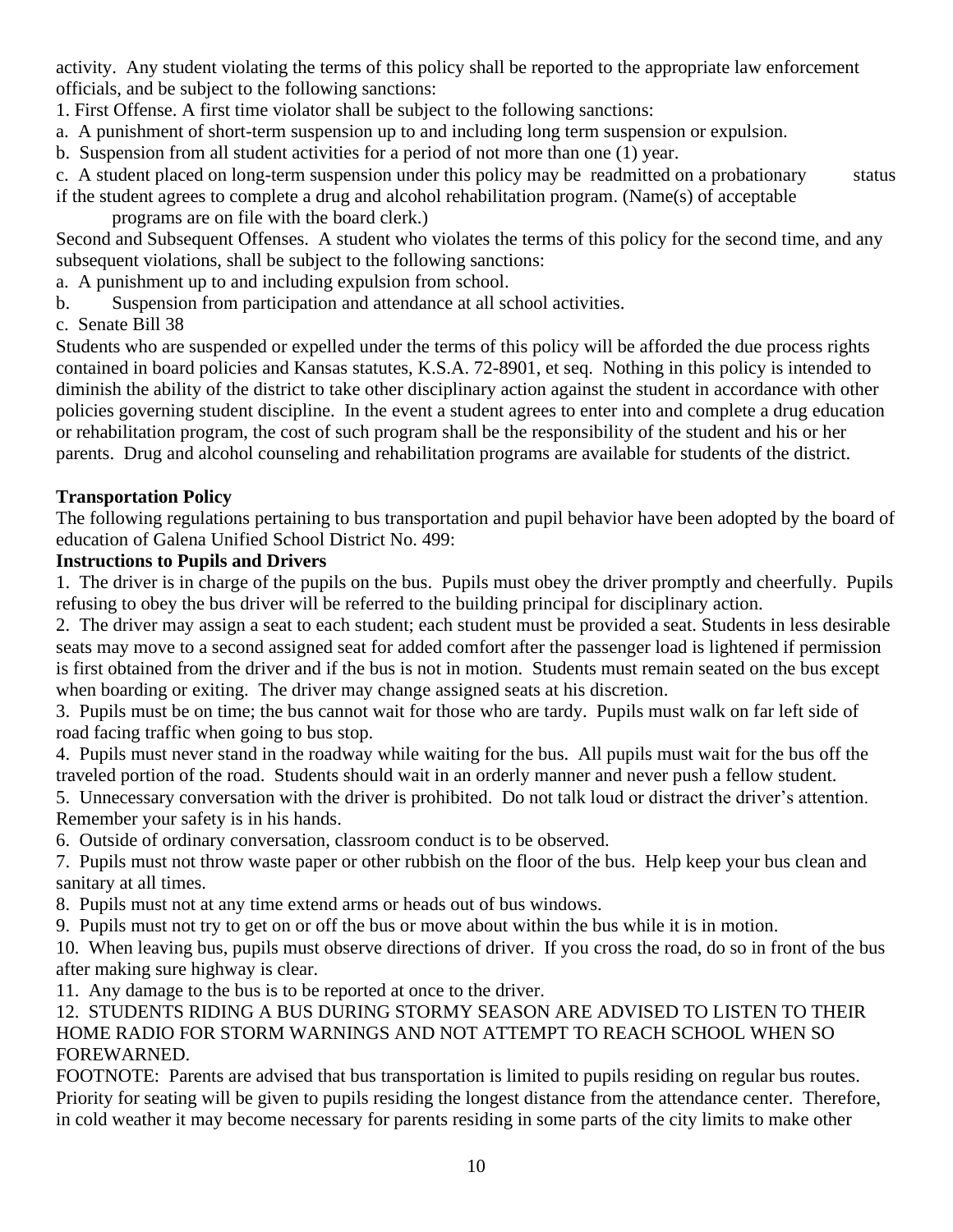provisions for transportation. In other words, the buses may transport only the number of pupils that can be properly seated.

The district will transport kindergarten children if the children meet the same criteria as other students who are transported.

# **Guidelines For Extracurricular Trips**

1. Any student riding a bus to and from the activity is subject to the rules and regulations of the school.

2. If any student's behavior is detrimental to the safety of the bus, parents will be notified, and he/she may not be allowed to ride the bus again.

3. Any student who rides a bus to a school-sponsored event MUST ride the bus on their return trip. Exceptions to this are a parent signing the student out or authorization by the administration.

# **Galena Dress Code**

No form of dress will be permitted which distracts from the educational process of the school or adversely affects health and safety of students. All clothing must be in good taste and worn the way it was designed to be worn. Appropriate personal grooming is conducive to a desired learning environment. Any practice judged distracting or disruptive will be dealt with on an individual basis. Examples of inappropriate dress include:

- 1. Clothing, belts, jewelry, articles of clothing or accessories that advertise or display any type of alcoholic beverage, drugs, tobacco, improper language, sex, vulgarity, or double-meaning slogans. (examples are: hooters t-shirts, playboy bunny emblem on various items.
- 2. Clothing, worn as outer garments, that does not cover the legs down to their fingertips. First violation will result in a warning and/or the student may be required to change clothes. Second violation will result in loss of privilege to wear shorts.
- 3. Mesh or any form of see through clothing.
- 4. Clothing that exposes a bare midriff .
- 5. Clothing designed with a narrow or strapless shoulder of less than (2) two inches.
- 6. Undergarments worn as outer garments. (Traditional undergarments designed to be worn as outer garments will not be permitted, i.e. men's boxer shorts.)
- 7. Clothes that are excessively tight and excessively loose.
- 8. Hats and other forms of head coverings cannot be worn inside the building. All hats, etc. should be left in lockers.
- 9. Bare feet (safety regulations require that all students wear shoes.)
- 10. Sunglasses may not be worn in the building.
- 11. Except for earrings, all other piercings may only be worn with a small stud.
- 12. No PJ's or House shoes may be worn to school.

Any decision concerning questionable dress will be made by the administration.

#### **Note**

Consequences for violating the dress code will be determined by following the category #1 of the students' disciplinary grid. The student will receive an absence for any class missed while obtaining a change of clothes.

# **Seminar**

Students will earn daily points in Seminar for the following:

- 2- Student has library book
- 2- Student has missing assignment slip or does not have any missing assignments
- 4- Actively engaged ( yes=4, mostly = 2, not = 0)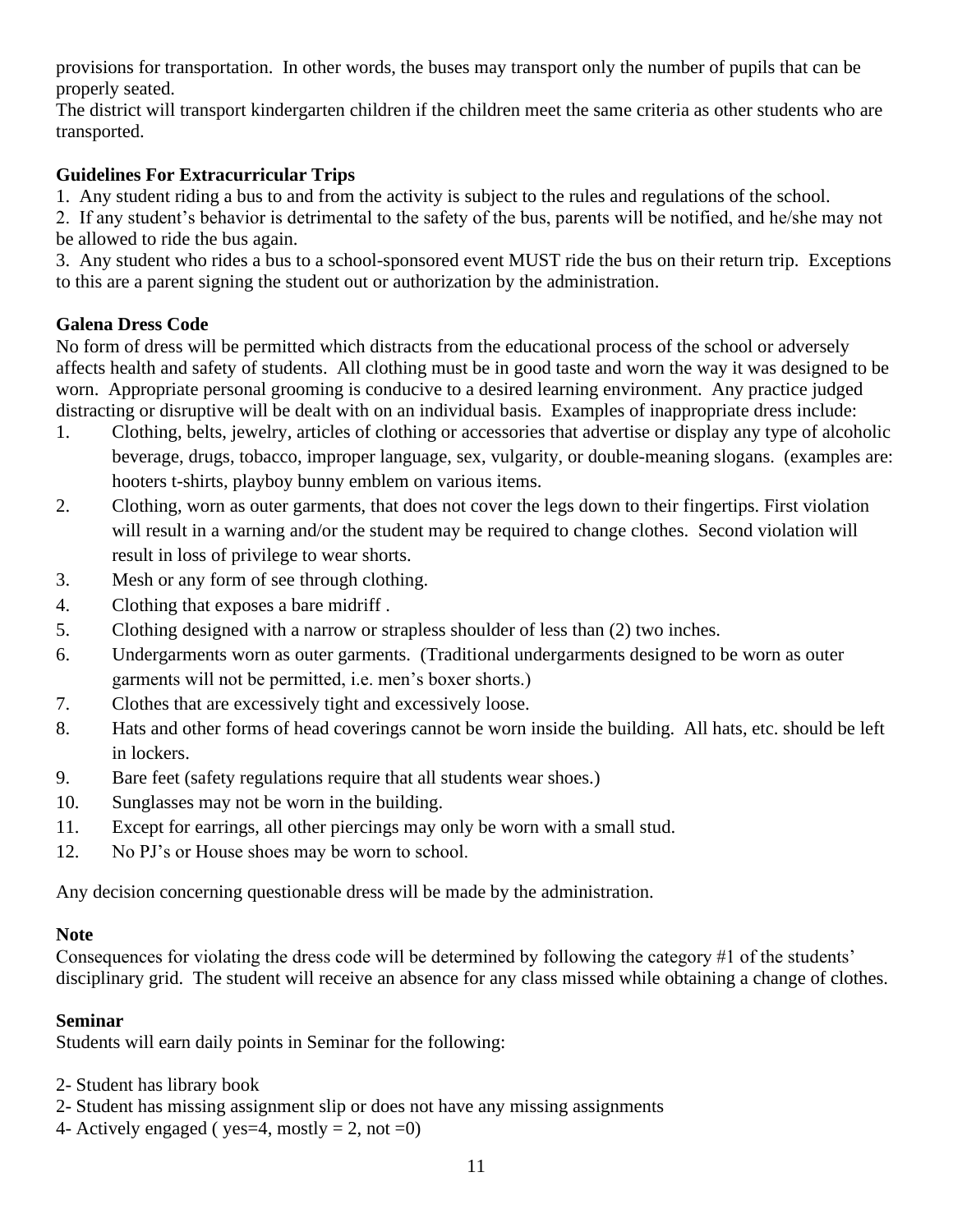Classroom Teachers (NOT during Seminar) -

1. Will need to give time at the end of each class period to allow students time to fill out missing assignment slip so they can complete work during seminar.

2. Assign 30 minute Detention for the following day IF student DOES NOT turn in missing assignment that you gave them a missing assignment slip for the next class period.

- A. Detention will be with teacher (no lunch Detentions will be assigned by classroom teachers)
- B. Assignment is to be made up during Detention. Grade will be taken on whatever is accomplished
- C. Repeat offenders- contact with parent, AST recommended or made mandatory, extracurricular activities may be suspended.
- D. Severe 1 hr DETENTION, Saturday school, SIT plan will be developed, candidate for Summer School

# **Kansas Compulsory School Attendance Law**

Every parent or person acting as parent in the state of Kansas, who has control over or charge of any child who has reached the age of seven years and is under the age of 18 years, shall require such child to attend continuously each school year.

Any child who is under the age of seven years, but who is enrolled in school, is subject to the compulsory attendance requirements.

Whenever a child is required by law to attend school and is enrolled in school, and the child is inexcusably absent there-from on either three consecutive school days or five or more school days in any semester, the child shall be considered to be not attending school as required by law.

Each board of education shall designate one or more employees who shall report to the secretary of social and rehabilitation services, or a designee thereof, all cases of children who are less than 13 years of age and are not attending school as required by law, and to the appropriate county or district attorney, or a designee thereof, all cases of children who are 13 or more years of age but less than 18 years of age and are not attending school as required by law.

A child is inexcusably absent from school if the child is absent there-from all or a significant part of a school day without a valid excuse acceptable to the school employee designated by the board of education to have responsibility for the school attendance of such child.

# **ABSENCES**

- 1. On the day the student is absent, a parent/guardian needs to call the school secretary or school administrator, Galena Middle School 783-4499 Ext. 1300 by 8:15 a.m. and state the reason for the absence.
- 2. If the office has not been notified by you that your child will be absent that day, for the safety of your child, the office will attempt to contact you by phone, a visit to your house, or by contacting one of your emergency references listed on the enrollment form.
- 3. Students must never leave campus without first clearing through the office.
- 4. The principal reserves the right to make a determination if the absence is excused or unexcused, and if the student will be allowed to make-up worked missed in after school Detention and/or Saturday school for credit.
- 5. Suspensions: When a student is suspended for 10 days or less, that student may make up work for credit when returning to school.

# **Organized Skip Days from both the parent/legal guardian and the school.**

- 1. Truancy is defined as being absent from school without permission.
- 2. USD 499 does not sanction organized skip days. Choosing to participate in an organized skip day will result not only in truancy consequences but an additional day of ISS. An additional day of ISS will be assigned at the end of the school year for each day missed.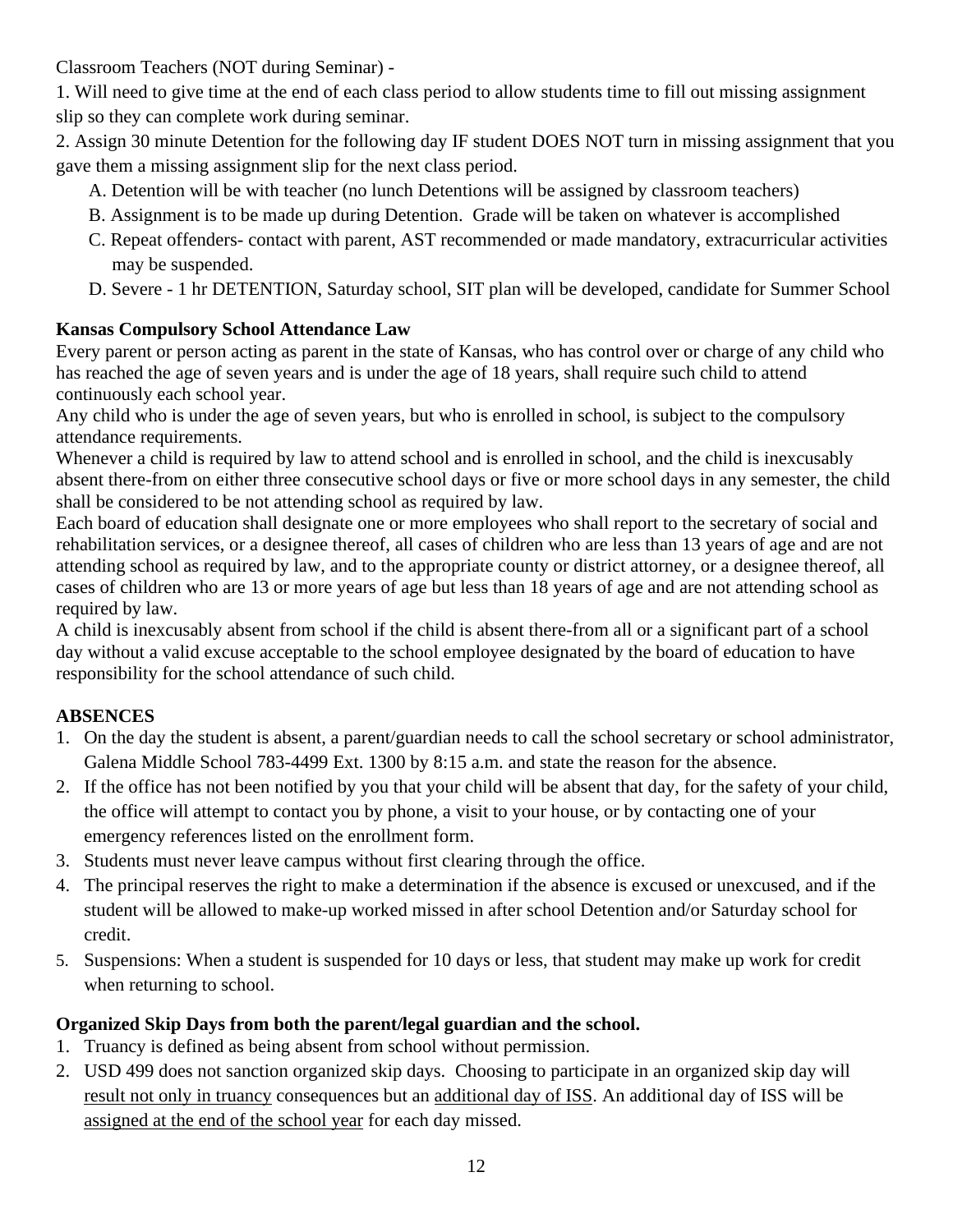## **Tardiness**

If a student is not in the classroom when the tardy bell rings he/she will be considered tardy. The teacher will admit the student after recording the tardy. Punishments for excessive tardies will be outlined in the discipline grid; excessive tardiness will be reported to Social Rehabilitation Services (SRS) and the County Attorney.

## **Make-up Policy**

- 1. Procedure for students to make-up classroom work missed due to an excused absence.
- 2. Regular attendance is vital for a successful school experience. Punctual and regular attendance is necessary in a well-ordered school, both for proper training of the student and to avoid disruption of classroom procedure.
- 3. If a student must be absent, upon returning to school he/she will be given an equal number of school days to make-up classroom work missed.
- 4. If a student fails to make up the missed work within the allotted time, he/she will receive a zero for classroom work missed.

**It is the student's responsibility** to go to the teacher of the class in question and obtain, complete, and turn in any and all make-up classroom work.

If a student is absent on a school related trip, the student must obtain the assignment before leaving on the trip and the work will be due as assigned.

## **STUDENT HEALTH**

Section 2, K.S.A. 72-511 is hereby amended to read as follows: 72-5211a.

(a) The school board of every school affected by this act may exclude from school attendance, or by policy adopted by any such school board authorized any certificated employee or committee of certificated employees to exclude from school attendance, any pupil who has not complied with the requirements of K.S.A. 72-5209. A pupil shall be subject to exclusion from school attendance under this section until such time as the pupil shall have complied with the requirements of K.S.A. 72-5209, as amended.

The policy shall include provisions for written notice to be given to the parent or guardian of the involved pupil. The notice shall:

1. Indicate the reason for the exclusion from school attendance.

2. State that the pupil shall continue to be excluded until the pupil has complied with the requirements of K.S.A. 72-5209, and

3. Inform the parent or guardian upon request therefore.

(b) The provisions of K.S.A. 72-111 do not apply to any pupil while subject to exclusion from school attendance under the provisions of this section.

#### **Immunizations**

All students are to have immunization records on file. These records must be complete. If not, students will be excluded from school as regulated and established by the state of Kansas. If your child's immunizations are not up to date this should be taken care of as soon as possible. If your child has received additional shots during the summer, please send this information to the office.

#### **Head Lice**

Students who have head lice, nits or live bugs will be excluded from attending school to be treated at home. Students may not return to school until they are free of both live bugs and nits. Upon return to school, students will be checked by the school nurse will be allowed to stay only if they are free of both live bugs and nits.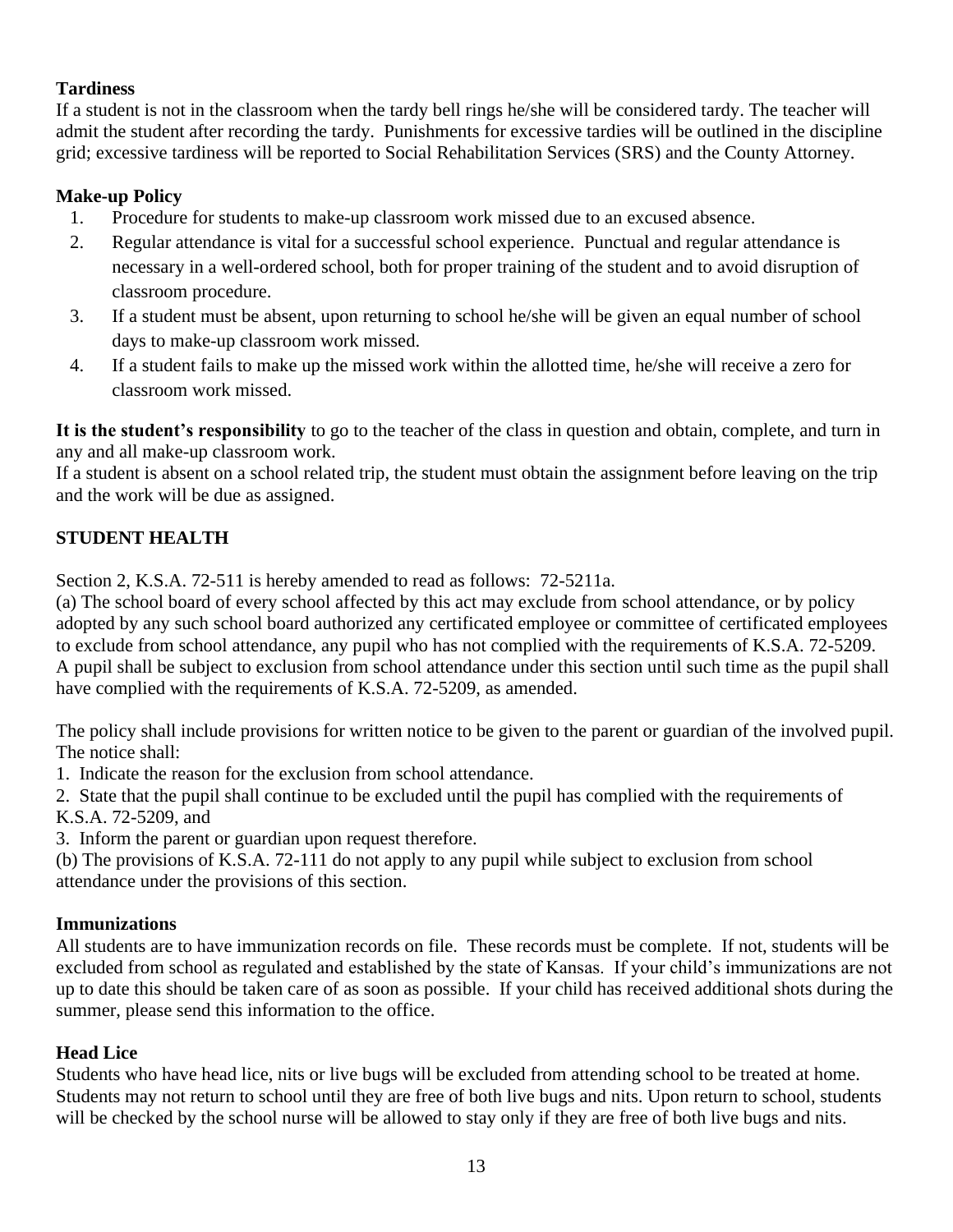#### **Emergency Information**

Any special physical problems that exist for a student should be reported to the school. Emergency procedure sheets will be provided to parents, to be filled out on the day of enrollment. This information identifies what is to be done for your child in case of injury or illness. A phone number must be listed so a parent can be reached in case of emergency. The phone number may be a work phone, a neighbor or friends phone, etc., if you do not have a phone.

#### **Medication Policy**

A form for the parent requesting the school's cooperation in the supervision of medication must be filled out before school personnel will be able to dispense medication. Any medication that is brought to the school must be in the original container with the original label. Please notify the school of any changes with your child's prescription immediately. Note: This policy includes inhalers for asthma or ailments.

In order to maintain maximum health protection to other students, as well as the teachers, we ask that you keep your child home if they have an elevated temperature. Any student with a communicable disease must stay at home during the duration of their illness. Students with head lice may be sent home. Students will be permitted to return to school only after they have been treated with a medicated shampoo and are totally nit free (note: this could be the same day in some cases). A parent must be present at school when the student is rechecked for head lice. Students who accumulate more than one day of absences because of head lice or nits, will be considered unexcused.

#### **Rest Room Passes**

Limitations on time allowed and privilege to go to the restroom will be at the teacher's discretion. The school emphasizes time on task and expects students to remain in the classroom during class time. Visits to the restroom and other personal business should be taken care of between classes. Teachers will allow exceptions at their discretion.

#### **Student Lockers**

School officials shall have the right to search students' lockers on suspicion of a threat to health and safety of other students. This right becomes a duty when suspicion arises that something of an illegal nature may be hidden there. Students are to put their backpacks in their locker at the beginning of the day and keep them there throughout the day. Students are not permitted to carry backpacks from class to class.

Combinations for lockers are not to be shared. Locks are not to be tricked for security reasons. Do not share lockers. Responsibility for the maintenance of the locker rests with the student. Locker malfunctions are to be reported immediately.

#### **Points To Remember In The Library**

The library is the center of learning for the school. Students are expected to follow all library rules and respect the materials available for their use. Procedures for visiting the library are:

- 1. Students should enter the library in a quiet and respectful manner. Reference books are to be used in the library. They can be checked out after school and must be returned before school starts the next day.
- 2. Magazines can be read in the library, but they must be returned to the stand. Magazines used for research can be checked out for one day unless special arrangements are made. Readers' Guide is available.
- 3. Books checked out for a two-week period can be renewed after that. The librarian will collect overdue books.
- 4. Students with overdue library material will not be allowed to check out additional materials until the overdue ones are turned in.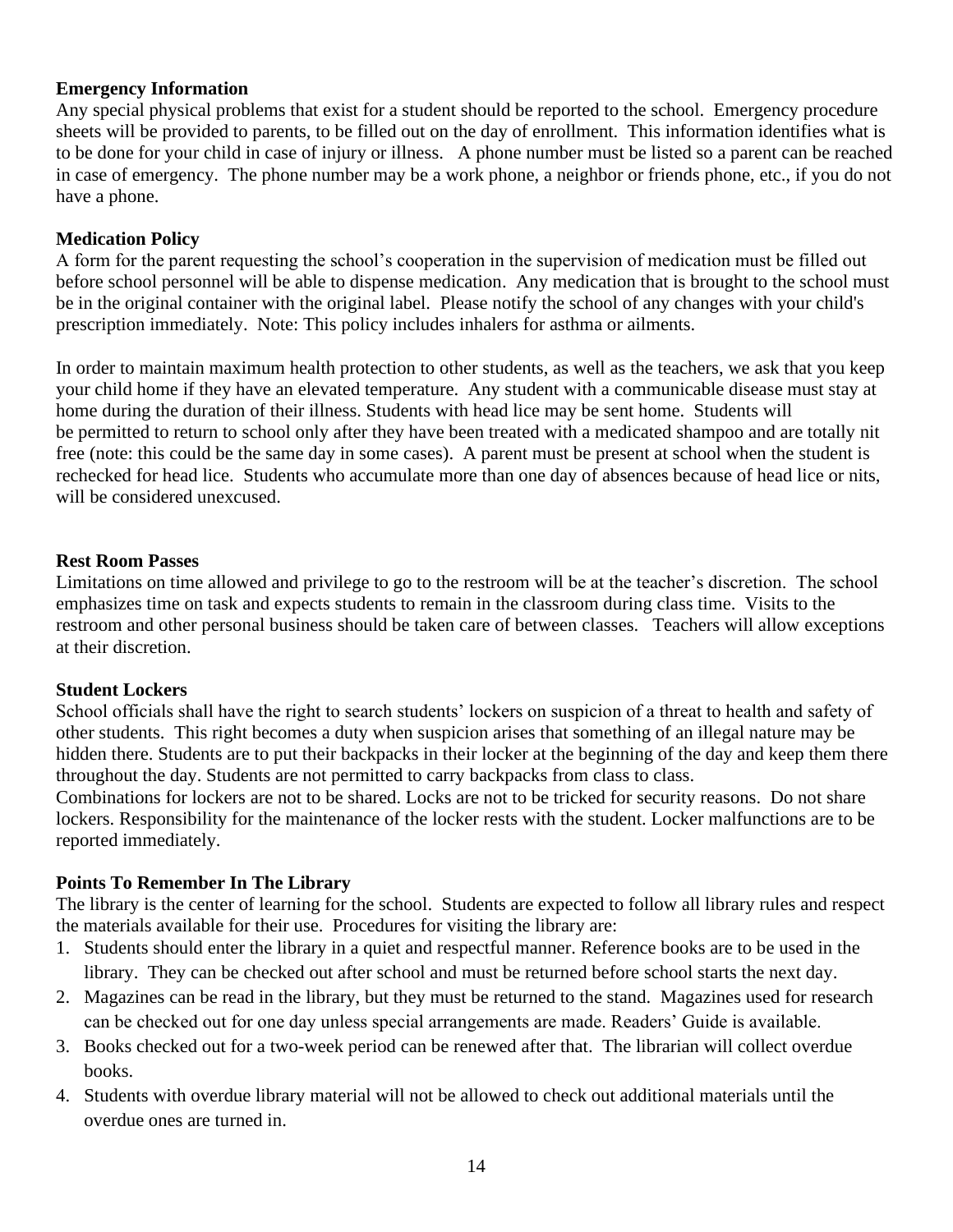- 5. Students with overdue library materials will receive a 30-minute Detention (to be served in the library) for each 30 days overdue until the materials are returned. Grade cards will also be held until such time as the materials are returned.
- 6. Students should get what they need as quickly and as quietly as possible and then return to their class or a table in the library. Students being disruptive in the library will be required to return immediately to their class and may lose library privileges for an extended period of time.
- 7. Books being returned should be placed on the desk. The person who checked the book out last according to the computer is the person responsible for the care and return of the book.
- 8. Students need to be productive while in the library. Students will not be allowed to congregate and visit in the library.

## **Gym/Playing Fields/Weight Room**

Students may not be in the gym, on the playing fields, the weight room or locker rooms without supervision.

## **Students In the Building**

Students may not be in the building before 7:20 a.m. except those riding the early buses or eating in the cafeteria. All students are to go directly upstairs to the middle school hallway and remain there.

## **Food And Drink Items**

These are confined to the commons and cafeteria only. Please do not take food to your locker or your classroom. All food/drink brought out of the commons/cafeteria will be confiscated.

#### **School Lunch Program**

Lunch payments should be made in advance or paid at the time the meal is purchased. If lunches must be charged, we ask that you do not charge more than \$20.00. At this point, students will need to pay for meals or bring a sack lunch. Periodic reminders of charges owed will be sent home.

# **Closed Campus**

Once students arrive on campus they will be required to stay until dismissal time at 3:05 pm, unless parents /guardians check them out through the middle school office. Areas where students are allowed to be during lunch will be designated.

#### **Care of Books**

The cost of textbooks is increasing, and it is each student's responsibility to take care of his or her own books. Even if someone else tears your book up, YOU are responsible for it.

Avoid putting pencils or pens in your books; it will only break the book's spine.

DO NOT throw your books around or shove them into your locker carelessly.

DO NOT write in them or mark them up in any way.

Students may be charged for lost, damaged or stolen books.

# **Extracurricular Activity Eligibility**

Before a student athlete is permitted to report for practice in an extracurricular activity, he/she must have a physical examination or health review documented.

Students who are engaged in extracurricular activities must be in school the day of the activity or be excused by the principal if they are to take part in that activity or event. A student must have passed five classes of the previous semester to be eligible to participate in athletics during the current semester.

Exception: In case of illness in the family, a family emergency, a funeral, or an appointment with health care provider, the student will be eligible to participate in the activity if that student notifies the principal in advance. This rule also includes practice.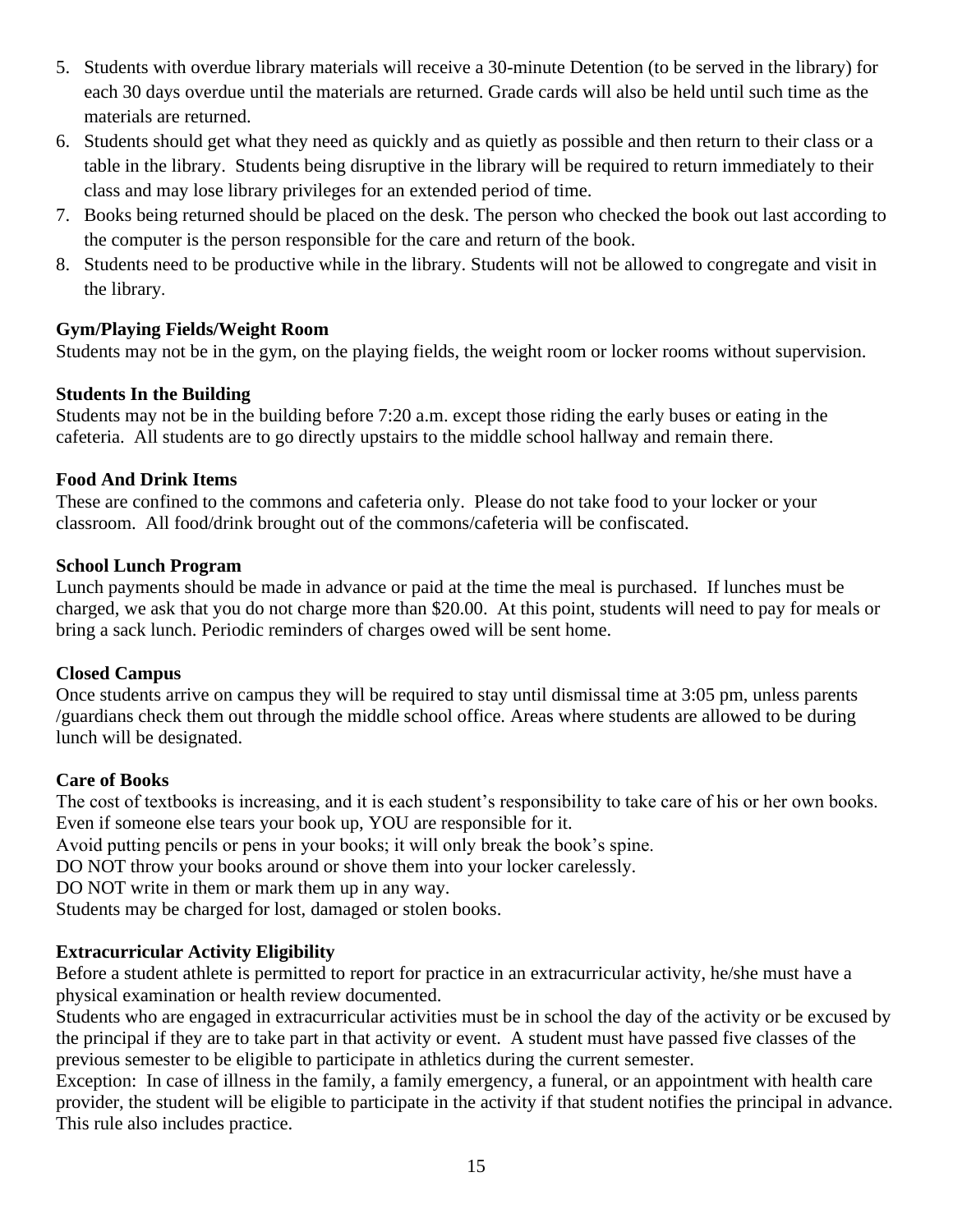#### **Insurance and Injuries**

Galena USD #499 provides a SUPPLEMENTARY insurance for all of our students. However, this is a backup system to kick in only when the insurance of the parent or guardian will not provide coverage. Students that do not have insurance or the insurance company of the student will not pay are then helped with medical bills if, and only if, the correct documentation has been done. If you are injured in an activity or during a class period your teacher must obtain the proper forms from the office and copies of these must be filled out entirely and placed on file. The originals are then taken with the student to the health care provider. Once treatment has been given, the documents must be returned to the office to be returned to the school's insurance company. Failure to follow the above procedure may result in the insurance company refusing to pay any of the medical bills.

Who is Covered-A student is covered while practicing for, competing in, or traveling to and from as representative of the school and under the direct supervision of a full time school employee, in any interschool activities conducted under the regulations and jurisdiction of the school and the state high school association.

#### **Security Clause**

Visitors are asked to report to the principal's office upon entering the building. When exiting the building, please be sure the door is latched behind you. Your cooperation is needed and appreciated. Thanks!

# **Student Grade K-8 Electronic Access Permission Form**

# **Galena Unified School District 499**

The Galena Unified School District 499 Board of Education is pleased to offer students and patrons of the District access to the District's computer network for electronic mail and web access. To gain access to e-mail and the Internet, all students under the age of 18 must obtain parental permission and must sign and return this form to the building's office.

Access to e-mail and the Internet will enable students to explore thousands of libraries, databases, and bulletin boards while exchanging messages with Internet users throughout the world. Families should be warned that some material accessible via the Internet may contain items that are illegal, defamatory, inaccurate or potentially offensive to some people. While our intent is to make Internet access available to further educational goals and objectives, students may find ways to access other materials as well. All internet access in District is filtered in accordance to state and federal guidelines and we believe that the benefits to students from access to the Internet, in the form of information resources and opportunities for collaboration, exceed any disadvantages. Ultimately, parents and guardians of minors are responsible for setting and conveying the standards their children should follow when using media and information sources. To that end, the Galena Unified School District 499 supports and respects each family's right to decide whether or not to apply for access for their child.

#### **Internet and E-Mail Rules**

Students are responsible for appropriate online behavior just as they are responsible for appropriate behavior in the classroom or hallways. Communications online are often public in nature. General school rules for behavior and communications apply.

The network is provided for students to conduct research and communicate with others. Access to the network services is given to students who agree to act in a considerate and responsible manner. Parent permission is required. Access is a privilege - not a right. Access entails responsibility.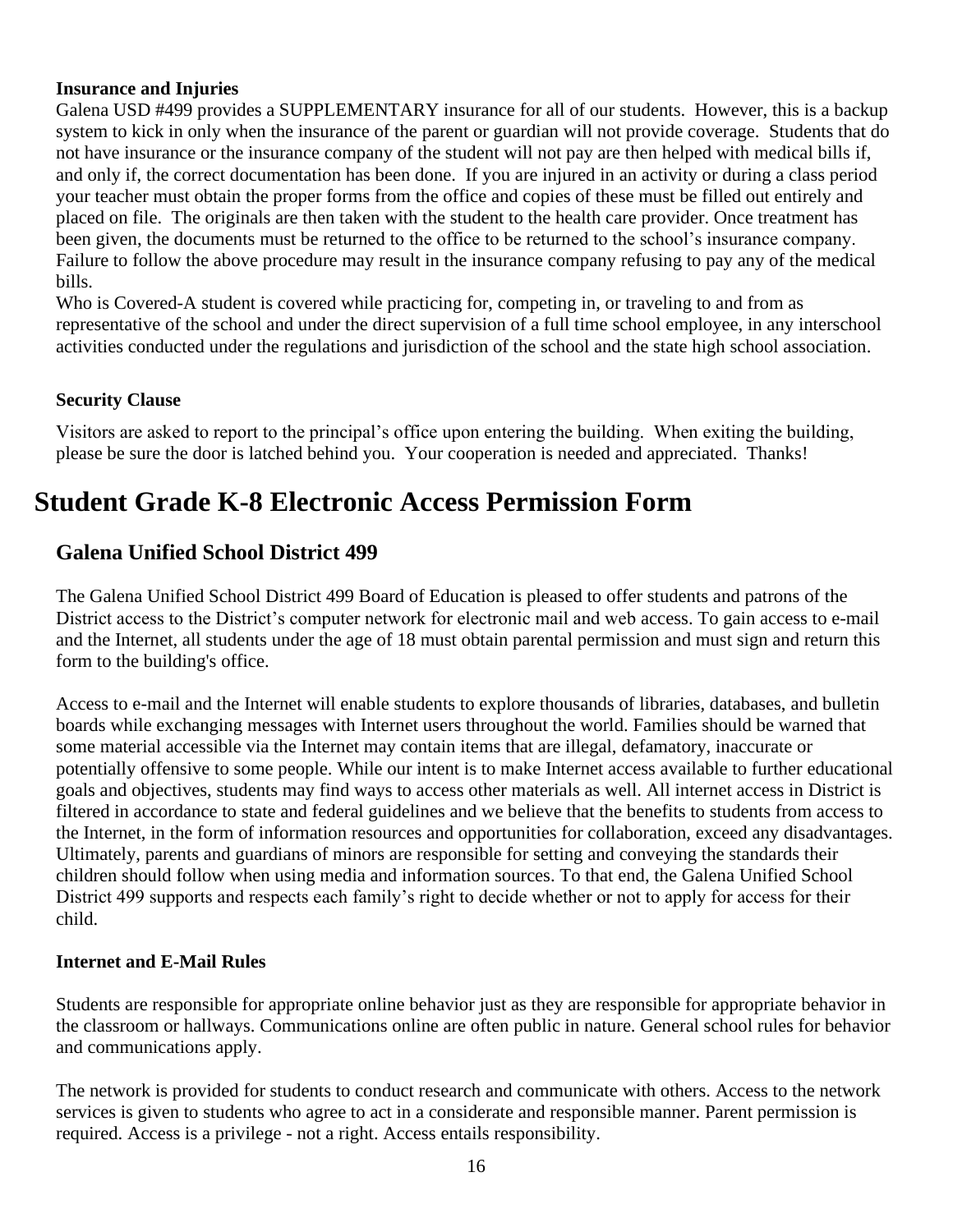It is presumed that users will comply with district standards and will honor the agreements they have signed. Beyond the clarification of such standards, the district is not responsible for restricting, monitoring, or controlling the communications of individuals utilizing the network.

Users should not expect that files stored on district servers will always be private. Within reason, freedom of speech and access to information will be honored. During school, teachers will guide students toward appropriate material. The following are not permitted:

- Sending or displaying offensive messages or pictures
- Using obscene language
- Harassing, bullying, insulting or attacking others
- Vandalism or sabotage of computers, computer systems or computer networks
- Violating copyright laws
- Using another's password
- ●Trespassing in another's folders, work or files
- ●Intentionally wasting limited resources
- Employing the network for commercial purposes.

Violations may result in the loss of access as well as other disciplinary or legal action.

● As a user of the Galena Unified School District 499 technology resources, I hereby agree to comply with the above stated rules - communicating over the network in a reliable fashion while honoring all relevant laws and restrictions.

Student Signature \_\_\_\_\_\_\_\_\_\_\_\_\_\_\_\_\_\_\_\_\_\_\_\_\_\_\_\_\_\_\_\_\_\_\_\_

● As the parent or legal guardian of the minor student signing above, I grant permission for my son or daughter to access the networked computer services such as electronic mail and the Internet. I understand that individuals and families may be held liable for violations. I understand that some material on the Internet may be objectionable, but I accept responsibility for guidance of Internet use - setting and conveying standards for my son or daughter to follow when selecting, sharing, or exploring information and media.

| Parent Signature |  |  |
|------------------|--|--|
|                  |  |  |

Name of Student \_\_\_\_\_\_\_\_\_\_\_\_\_\_\_\_\_\_\_\_\_\_\_\_\_\_ Grade \_\_\_\_\_\_\_\_\_\_

#### **Electronic Devices**

Electronic devices such as video game devices, ipods, cell phones, and personal computers are classroom disruptions and prime targets for theft. The administrators and staff reserve the right to confiscate any electronic device. Middle School Students may use personal electronic devices before school, at lunch and after school.

Students are reminded that school rules and policies apply to all electronic devices. USD 499 is not responsible for any lost, stolen, or damaged electronic devices. To avoid consequences for cell phone violations students whom need to contact parents during school hours should use phones that are available in the school office.